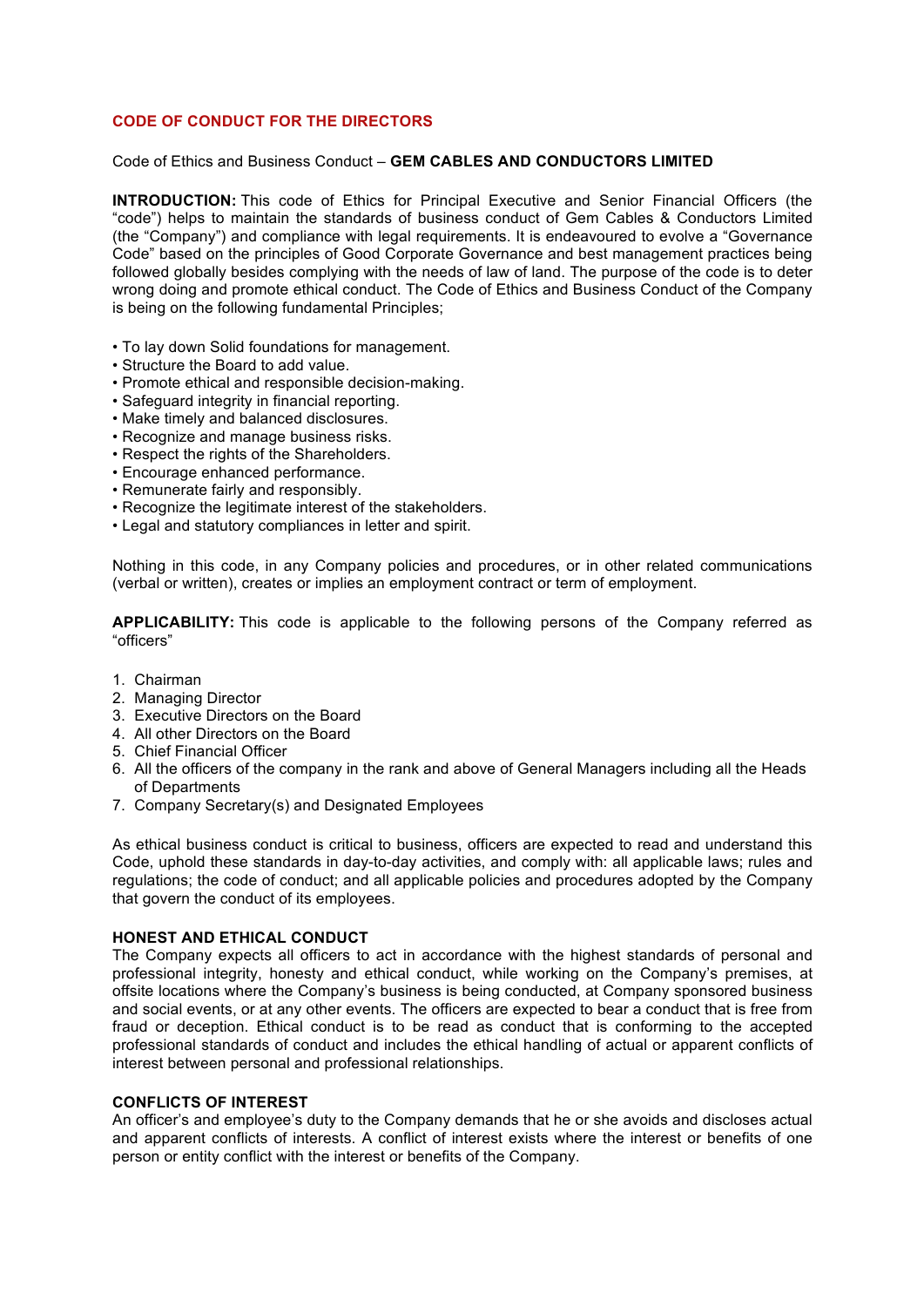#### **The situations can arise:**

- a. When an employee, officer, or director takes action or has interests that may make it difficult to perform his or her work objectively and effectively,
- b. The receipt of improper personal benefits by a member of his or her family as a result of one's position in the Company,
- c. Any outside activity that detracts an individual's ability to devote appropriate time and attention to his or her responsibilities with the Company,
- d. The receipt of non-nominal gifts or excessive entertainment from any person/company with which the Company has current or prospective business dealings,
- e. Any significant ownership interest in any supplier, customer, development partner or competitor of the Company,
- f. Any consulting or employment relationship with any supplier, customer, business associate or competitor of the Company. The directors and employees should be scrupulous in avoiding "conflicts of interest with the Company. In case there is likely to be a conflict of interest, he/she should make full disclosure of all facts and circumstances thereof to the Board of directors or any Committee / officer nominated for this purpose by the Board and a prior written approval should be obtained. Every employee who is required to make disclosure as mentioned above shall do so, in writing, for this purpose to the CEO/CFO, who in turn will place it before the Board of Directors or Executive Committee appointed by the Board and, upon a decision being taken in the matter, the employee concerned will be required to take necessary action as advised to resolve/avoid the conflict. If an employee or an officer fails to make a disclosure as required herein, and the management of its own accord becomes aware of an instance of conflict of interest that ought to have been disclosed by the employee, action shall be taken against the employee or the officer, as deemed appropriate.

## **COMPLIANCE WITH GOVERNMENT LAWS, RULES AND REGULATIONS**

The Directors, Officers and Employees of the Company shall, in his or her business conduct, comply with all applicable laws and regulations, both in letter and spirit, in all the territories in which he or she operates. Officers must acquire appropriate knowledge of the legal requirements relating to other duties sufficient to enable them to recognize potential dangers and to know when to seek advice from higher authorities / outside experts. Violations of applicable governmental laws, rules and regulations may subject them to individual criminal or civil liability, as well as to disciplinary action by the Company. Such individual violations may also subject the Company to civil or criminal liability or the loss of business.

#### **CONFIDENTIALITY**

The Directors, Officers and Employees shall maintain the confidentiality of confidential information of the company or that of any customer, supplier or business associate of the Company towards whom Company has a duty to maintain confidentiality, except when such disclosure is authorized or legally mandated. The Confidential information includes all non-public information (including private, proprietary, price sensitive information and other) that might be of use to competitors or harmful to the Company or its associates. The use of confidential information for his/her own advantage or profits is also prohibited. Files containing confidential information shall be kept secure. Computer files must have adequate security of login and password etc.

#### **CHINESE WALL**

The Directors, Officers and Employees of the Company shall have to strictly follow a "Chinese Wall" policy in order to prevent the misuse of confidential information. A "Chinese Wall" policy would require the Directors, Officers and Employees to separate those areas of the Company which allows them an access to confidential information, which are considered as "inside areas" from those areas which deal with sale/marketing/investment advise or other departments providing support services, and which are considered as "public areas". The Employees in the insider area shall not communicate any price sensitive information to any one in public area. The Employees in the inside area may be physically segregated from the employees in the public area. In exceptional circumstances employees from the public areas may be brought "over the wall" and give confidential information on the basis of "need to know" criteria, under information to the compliance officer.

In order to monitor chinese wall procedures and trading in client securities based on inside information, the Company restricts trading in certain securities and designate such list as restricted/grey list. Security of a listed company shall be put on the restricted/grey list if the Company handles any assignment for the listed company or is preparing appraisal report or handles a credit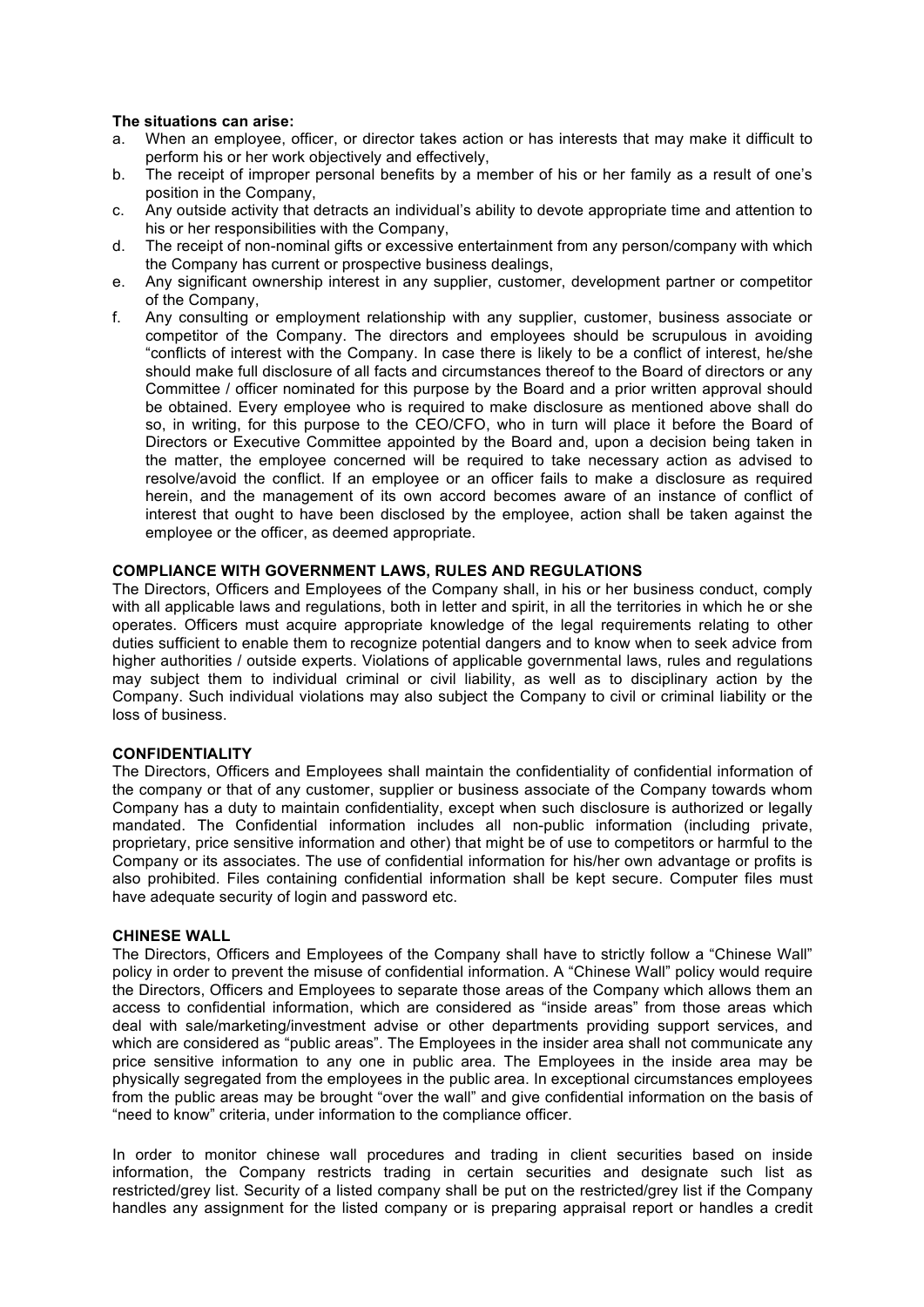rating assignment and is privy to price sensitive information. Any security which is being purchased or sold or is being considered for purchase or sale by the Company on behalf of its clients/schemes of mutual funds, etc. shall be put on the restricted/grey list.

As the restricted list itself is a highly confidential information it shall not be communicated directly, or indirectly to anyone outside the Company. The restricted list shall be maintained by Compliance Officer.

When any securities are on the restricted list-trading in these securities by designated employees/directors/partners may be blocked or may be disallowed at the time of preclearance.

#### **FAIR DEALINGS**

The Directors, Officers and Employees should deal fairly with customers, suppliers, and employees of group companies. They should not take unfair advantage of anyone through manipulation, concealment, abuse of confidential, proprietary or trade secret information, misrepresentation of material facts, or any other unfair dealing-practices.

Any misuse of the Company or the Board consent including such disclosures by past or present employees of other companies is prohibited. An Officer must perform his or her duties in good faith, acting honestly, free from the intention to defraud.

## **COMPLIANCE WITH CODE OF CONDUCT**

If any Director, Officer and Employee who knows of or suspects of a violation of applicable laws, rules or regulations or this Code of Conduct, he/she must immediately inform the same to the Board of Directors or any designated person/committee thereof. Any failure to provide the details of suspected violations which shall advance the overall interests of the Code of Ethics will result in disciplinary action, which may even include termination of the services. The Company's Board or any Committee/person designated by the Board for this purpose shall determine appropriate action in response to violations of this Code of Ethics.

## **CORPORATE OPPORTUNITIES**

The Directors, Officers and Employees shall not exploit for their own personal gain, opportunities that are discovered through the use of Company property, information or position, unless the opportunity is disclosed fully in writing to the Company's Board of directors and if the Board declines to pursue such opportunity, they are expressly prohibited from competing directly with the business of the Company or with any business that the Company is considering.

#### **SECURITIES TRANSACTIONS AND CONFIDENTIAL INFORMATION**

The Directors, Officers and Employees of the Company and his or her immediate family shall not derive any benefit or assist others to derive any benefit from the access to and possession of information about the Company or the group, which is not in the public domain and thus constitutes insider information. The Directors, Officers and Employees of the Company shall not use or proliferate information which is not available to the investing public and which therefore constitutes insider information for making or giving advice on investment decision on the securities of the respective company (ies) on which such insider information has been obtained. Such insider information might include the following:

- 1. Periodical financial results of the Company;
- 2. Acquisition and divestiture of businesses or business units;
- 3. Financial information such as profits, earnings and dividends;
- 4. Announcement of new product introductions or developments;
- 5. Asset revaluations;
- 6. Investment decision/plans;
- 7. Restructuring plans;
- 8. Major supply and delivery agreements;
- 9. Raising of finances;
- 10. Issue of new securities and buy back of its own shares;
- 11. Expansion/new projects;
- 12. Disposal of whole or substantial part of the Undertaking; and
- 13. Amalgamation, merger or takeover.